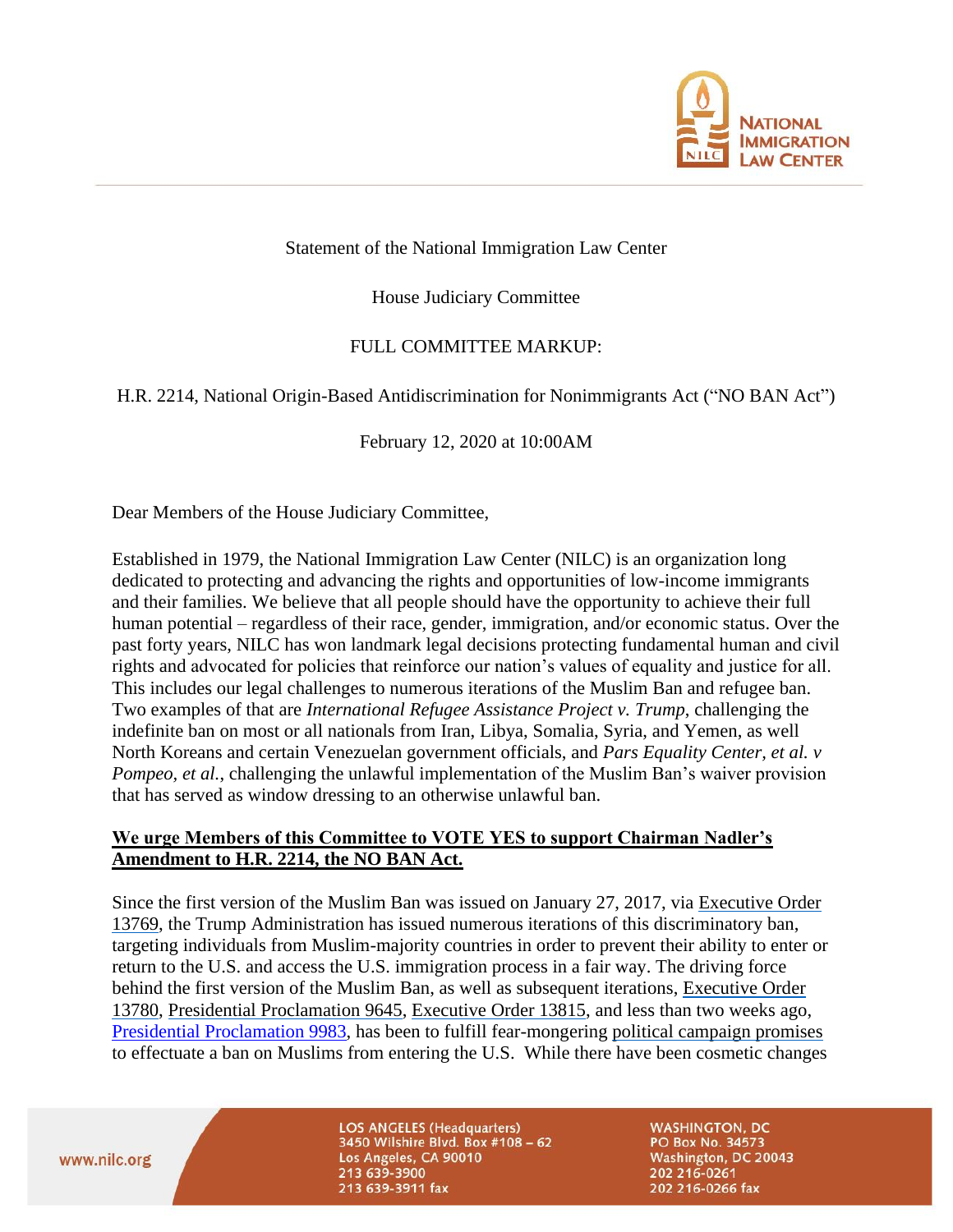to subsequent versions of the ban – such as adding non-Muslim-majority countries in a superficial attempt to conceal the ban's primary motivation — each iteration is clearly driven by anti-Muslim animus. This includes the targeting of refugees, given the increasingly high number of refugees from Muslim-majority countries in the years preceding the Trump administration, as well as African immigrants. While the number of refugees from around the world and of all faiths has plummeted under this administration, Muslim refugees have been disproportionately affected, with the [admission of Muslim refugees dwindling by 90% between FY 2016 to FY](https://www.washingtonpost.com/world/national-security/number-of-refugees-down-sharply-again-under-restrictions-set-by-trump-administration/2019/04/02/94251ef4-54b7-11e9-814f-e2f46684196e_story.html)  [2019.](https://www.washingtonpost.com/world/national-security/number-of-refugees-down-sharply-again-under-restrictions-set-by-trump-administration/2019/04/02/94251ef4-54b7-11e9-814f-e2f46684196e_story.html) As a result, targeting refugees has been used as a proxy for banning Muslims.

Since the Supreme Court's decision on June 26, 2018, allowing a permanent version of the ban -- [Presidential Proclamation 9645](https://www.whitehouse.gov/presidential-actions/presidential-proclamation-enhancing-vetting-capabilities-processes-detecting-attempted-entry-united-states-terrorists-public-safety-threats/) (Muslim Ban 3.0) – to remain in effect, most nationals from the impacted countries remain indefinitely banned from entering the United States. As a result of the Supreme Court's ruling, American families have been kept apart and denied the opportunity to celebrate family milestones, mourn together at funerals, receive life-saving medical treatment, or pursue educational or professional opportunities. The administration has since used the Supreme Court ruling to justify additional bans, relying on what it believes to be its limitless authority under the Immigration and Nationality Act (INA) to abuse its executive powers in order to effectively rewrite our nation's immigration laws.

As the Muslim ban so clearly illustrates, the current legal standard for allowing a president to ban people from entering the United States is dangerously overbroad, with little to no accountability or oversight. The **NO BAN Act would change the INA standard for all presidents, limiting executive authority to prevent any president from issuing future bans like the Muslim Ban.** Instead of relying on the current vague standard, **any future ban would have to be, among other things, temporary, based on specific and credible facts, and connected to specific acts**. It would have to **meet a compelling government interest and use the least restrictive means possible** to do so. It would also impose stricter requirements before any future ban could be issued, as well as reporting requirements to Congress to create an oversight mechanism once any future ban is in place. The No Ban Act would also ensure that, if a ban is imposed, Congress can hold the executive branch accountable by receiving regular briefings on the status, harm, and other impacts of a ban.

The **NO BAN Act would also broaden the INA's nondiscrimination clause to specifically prohibit religion-based discrimination** against any immigrant or nonimmigrant visa applicant. This would help ensure that future presidents would not be allowed to issue orders based so clearly on anti-Muslim bias or any other religion-based animus and that every visa applicant would receive individual consideration.

Finally, the **NO BAN Act would also immediately repeal prior versions of the Muslim Ban, including one that specifically targets refugees for "extreme vetting", and the asylum ban** that targets asylum seekers arriving at the border. The asylum ban, issued after the Supreme Court's June 2018 ruling on the Muslim ban, relies on the same legal authority as the Muslim